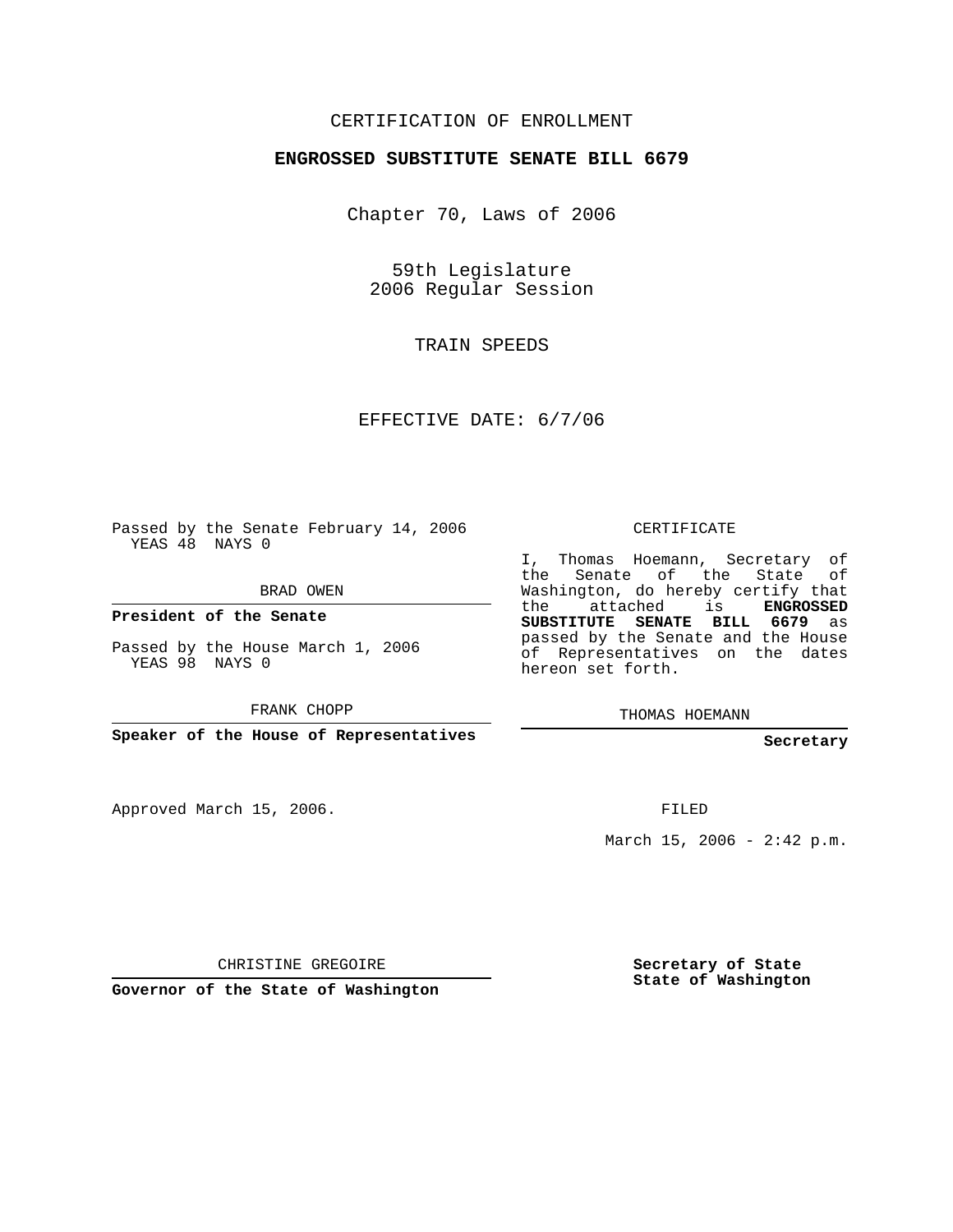## **ENGROSSED SUBSTITUTE SENATE BILL 6679** \_\_\_\_\_\_\_\_\_\_\_\_\_\_\_\_\_\_\_\_\_\_\_\_\_\_\_\_\_\_\_\_\_\_\_\_\_\_\_\_\_\_\_\_\_

\_\_\_\_\_\_\_\_\_\_\_\_\_\_\_\_\_\_\_\_\_\_\_\_\_\_\_\_\_\_\_\_\_\_\_\_\_\_\_\_\_\_\_\_\_

Passed Legislature - 2006 Regular Session

**State of Washington 59th Legislature 2006 Regular Session By** Senate Committee on Transportation (originally sponsored by Senator Haugen)

READ FIRST TIME 02/07/06.

 1 AN ACT Relating to the jurisdiction of regulating train speeds; and 2 amending RCW 81.48.030 and 81.48.040.

3 BE IT ENACTED BY THE LEGISLATURE OF THE STATE OF WASHINGTON:

 4 **Sec. 1.** RCW 81.48.030 and 1994 c 81 s 83 are each amended to read 5 as follows:

6 Except to the extent preempted by federal law, the right to fix and regulate the speed of railway trains within the limits of any city or town other than a first class city, and at grade crossings as defined in RCW 81.53.010 where such grade crossings are outside the limits of cities and towns, is vested exclusively in the commission: PROVIDED, That RCW 81.48.030 and 81.48.040 shall not apply to street railways which may be operating or hereafter operated within the limits of said cities and towns.

14 **Sec. 2.** RCW 81.48.040 and 1994 c 81 s 84 are each amended to read 15 as follows:

16 (1) After due investigation, the commission shall make and issue an 17 order fixing and regulating the speed of railway trains within the 18 limits of cities and towns other than first class cities. Except to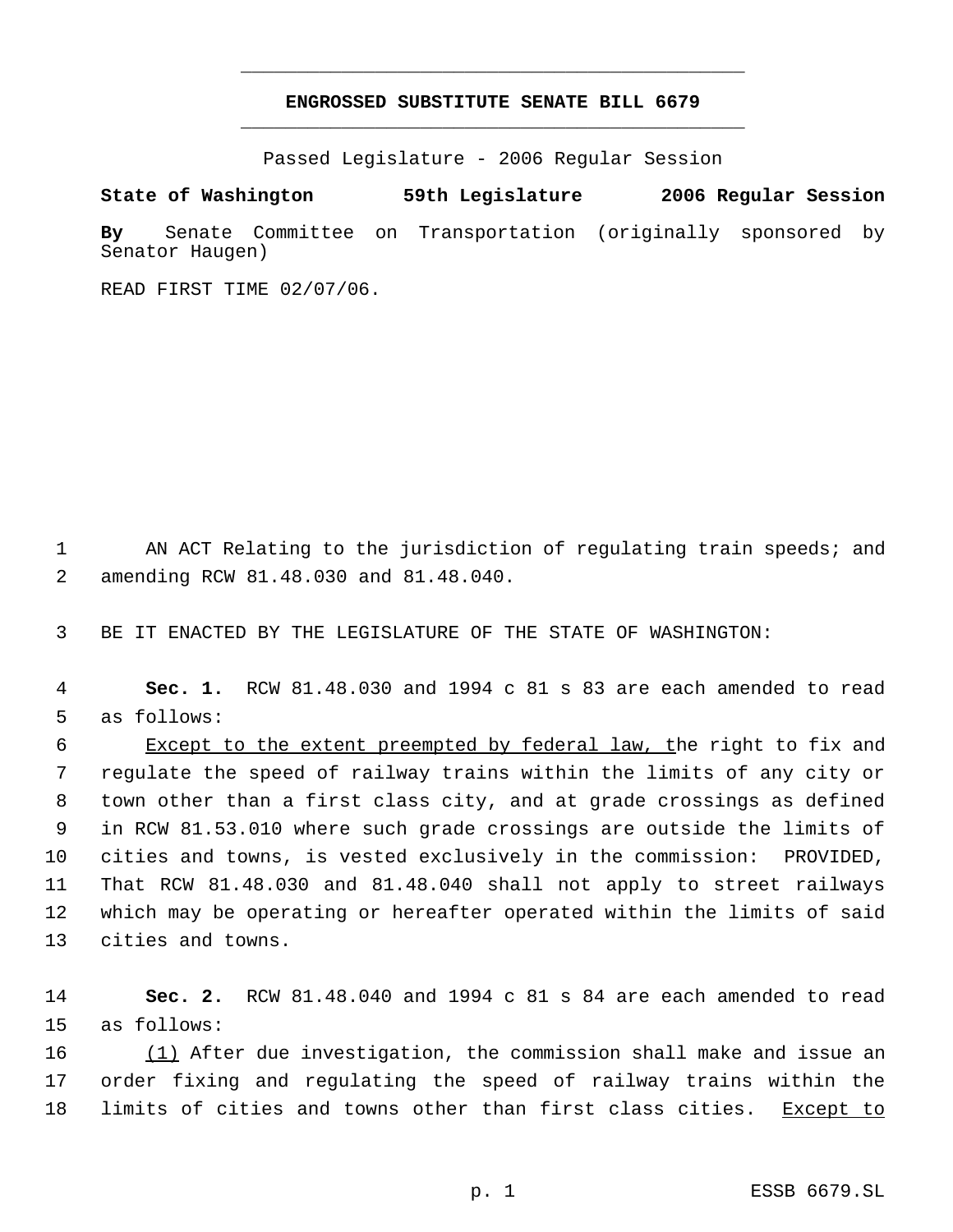1 the extent preempted by federal law, the speed limit to be fixed by the commission shall be discretionary, and it may fix different rates of speed for different cities and towns, which rates of speed shall be commensurate with the hazard presented and the practical operation of 5 the trains. Except to the extent preempted by federal law, the commission shall also fix and regulate the speed of railway trains at grade crossings as defined in RCW 81.53.010 where such grade crossings are outside the limits of cities and towns when in the judgment of the commission the public safety so requires; such speed limit to be fixed shall be discretionary with the commission and may be different for different grade crossings and shall be commensurate with the hazard presented and the practical operation of trains. The commission shall have the right from time to time, as conditions change, to either increase or decrease speed limits established under RCW 81.48.030 and 81.48.040.

 (2) Any speed limit that the commission fixed by order prior to the 17 effective date of this act, but without making a finding permitted under P.L. 91-458, Sec. 205 (49 U.S.C. Sec. 20106), has no force or effect.

 (3) Before increasing operating speeds, the railroad company, government agency, or jurisdiction that owns or operates the railroad must provide a sixty-day written notice to the commission and to either 23 the governing body of the city or town within which the limit applies or the road authority that has control over the grade crossing at which 25 the limit applies. In the notice, the railroad company, government agency, or jurisdiction must provide the existing timetable speed 27 limits and new passenger and freight speed limits, the milepost limits 28 where the speed increase is to occur, and the federal track class 29 standard to which the track will be maintained. At the end of sixty days, the railroad company, government agency, or jurisdiction may 31 raise the speed limit unless the commission staff, after investigation, finds that a lower limit is necessary to address local conditions consistent with P.L. 91-458, Sec. 205 (49 U.S.C. Sec. 20106). In the event of such a finding by the staff that is not agreed to by the 35 railroad company, government agency, or jurisdiction, the matter shall be scheduled for a hearing before the commission. A railroad company, government agency, or jurisdiction may provide no more than five